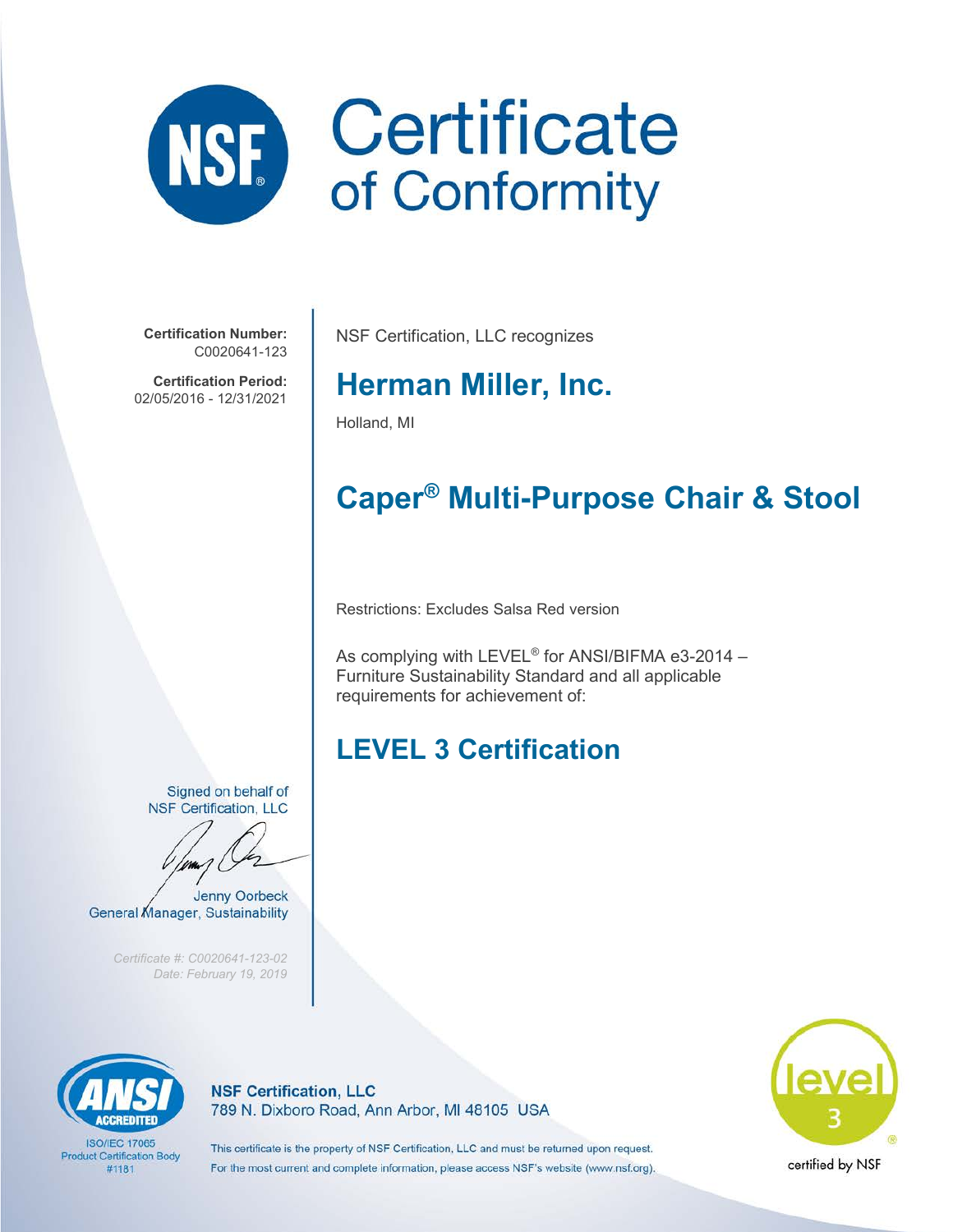

#### BIFMA LEVEL<sup>®</sup> Scorecard

**Level 1** = 32-44 points level 2 = 45-62 points level 3 = 63-100 points

#### Caper® Multi-Purpose Chair & Stool by Herman Miller: LEVEL 3 Certified

 *3rd-party certified by: NSF International Certificate #: C0020641-123 Certification Term: 02/05/2016 - 12/31/2021*

| 5.0 Materials<br>Prereg 5.1<br>Design for Environment Program<br>Υ<br>Y<br>Credit 5.2<br>Life Cycle Assessment<br>5.2.1 Life cycle framework<br>$\mathbf{1}$<br>$\mathbf{1}$<br>5.2.2 Life cycle assessment<br>$\mathbf{1}$<br>5.2.3 Independent third party review of LCA<br>$\mathbf{1}$<br>Credit 5.3<br>Climate Neutral Materials<br>$\mathbf{1}$<br>Credit 5.4<br><b>Efficient Use of Materials</b><br>$\overline{2}$<br>Credit 5.5<br>Bio-based Non-wood Renewable Materials<br>$\overline{2}$<br>Credit 5.6<br>Bio-based Renewable Materials - Sustainable Wood<br>5.6.1 20% of wood weight conformed to a third-party certification program for responsible forest management<br>$\mathbf{1}$<br>5.6.2 30% of wood weight conformed to a third-party certification program for responsible forest management<br>$\mathbf{1}$<br>Recycled Content<br>Credit 5.7<br>5.7.1 Recycled content materials was at least 30% of the total weight of the materials in the product or incorporates recovered materials<br>$\mathbf{1}$<br>5.7.2 Recycled content materials was at least 50% of the total weight of materials in the product and incorporates recovered materials<br>$\mathbf{1}$<br>5.7.3 Incorporated recovered materials into packaging and minimized packaging environmental impacts<br>$\mathbf{1}$<br>Credit 5.8<br>Recyclable and Biodegradable Materials incorporated into the product<br>$\mathbf{1}$<br>Credit 5.9<br><b>Extended Product Responsibility</b><br>5.9.1 Design for Durability/Upgradeability<br>1<br>$\mathbf{1}$<br>$1\,$<br>$\mathbf{1}$<br>5.9.2 Design for Remanufacturing<br>$\mathbf{1}$<br>$1\,$<br>5.9.3 Design for Recycling<br>3<br>5.9.4 Other Facilitation Efforts<br>3<br>$\overline{2}$<br>Credit 5.10<br>$\mathbf{1}$<br>Solid Waste Management<br>Credit 5.11<br>4<br>Water Management<br>6.0 Energy<br>Prereg 6.1<br>Develop Energy Policy<br>Y<br>Y<br>$\overline{2}$<br>Credit 6.2<br><b>Energy Boundary</b><br>$\overline{2}$<br><b>Energy Inventory</b><br>Credit 6.3<br>4<br>4<br>3<br>Credit 6.4<br><b>Energy Reduction</b><br>3<br><b>Energy Management</b><br>Credit 6.5<br>$\mathbf{1}$<br>Credit 6.6<br><b>Lighting Products</b><br>$\mathbf{1}$<br>Product Energy Allocation<br>$\mathbf{1}$<br>Credit 6.7<br>$\mathbf{1}$<br>Credit 6.8<br>$\overline{2}$<br>$\overline{2}$<br>Transportation<br>On Site & Off Site Renewable Energy<br>Credit 6.9<br>$\overline{4}$<br>$\overline{4}$<br>5<br>$\overline{4}$<br>Credit 6.10<br>Greenhouse Gases<br>3<br>Credit 6.11<br>Greenhouse Gases Reduction<br>3<br>Credit 6.12<br>Greenhouse Gas Reporting<br>$\overline{2}$<br>2<br>Credit 6.13<br>Greenhouse Gas Allocation<br>$\mathbf{1}$<br>$\mathbf{1}$<br>7.0 Human and Ecosystem Health<br>Prereg 7.1.1<br>Demonstration of Compliance<br>Y<br>Υ<br>Υ<br>Prereg 7.1.2<br>Key Chemical, Risk, & EMS Policies<br>Y<br>$\overline{4}$<br>Credit 7.2<br>Systems & Strategies<br>$\overline{4}$<br>$\mathbf{1}$<br>Credit 7.3<br>Maintenance & Operations Chemicals<br>$\overline{2}$<br><b>Process Chemicals</b><br>5<br>Credit 7.4<br>Credit 7.5<br>Product Level Chemicals<br>7.5.1.1 Basic Level Product Material Specification; OR<br>$1\,$<br>7.5.1.2 Intermediate Level Product Material Specification; OR<br>3<br>$\overline{4}$<br>7.5.1.3 Advanced Level Product Material Specification<br>4<br>8<br>7.5.2 Elimination from Products<br>8<br>Credit 7.6<br>Low Emitting Furniture<br>$\mathbf{1}$<br>7.6.1 Furniture emissions shall meet the emission requirements of the BIFMA X7.1 Standard at 168 hours<br>$\mathbf{1}$<br>$\mathbf{1}$<br>7.6.2 Furniture emissions shall not exceed the individual VOC limits listed in Annex C at 336 hours<br>$\mathbf{1}$<br>7.6.3 Lower formaldehyde limits per CDPH/EHLB/Standard Method V1.1<br>$\mathbf{1}$<br>$\mathbf{1}$<br>Credit 7.7<br>Reduction of Hazardous Wastes and Air Emissions<br>4<br>8.0 Social Responsibility<br>Prereg 8.1.1<br>Employee Health & Safety Management<br>Y<br>Υ<br>Labor and Human Rights<br>Y<br>Prereq 8.1.2<br>Y<br>Credit 8.2<br>Policy on Social Responsibility<br>$\mathbf{1}$<br>$\mathbf{1}$<br>$\mathbf{1}$<br>Credit 8.3<br>Safety Performance<br>2<br>Credit 8.4<br>$\mathbf{1}$<br>Inclusiveness<br>$\mathbf{1}$<br>Credit 8.5<br>Community Outreach & Involvement<br>$\mathbf{1}$<br>$\mathbf{1}$<br>3<br>Credit 8.6<br>Social Responsibility Reporting<br>3<br>Credit 8.7<br>Supply Chain<br>8.7.1 Basic Level<br>$\mathbf{1}$<br>$\mathbf{1}$<br>3<br>3<br>8.7.2 Advanced Level<br>Credit 8.8<br>3<br>3<br>Excellence in Social Responsibility<br>100<br>68<br>= Possible LEED credit contribution available | Elements | Category | Points<br>Available | Points<br>Achieved |  |
|--------------------------------------------------------------------------------------------------------------------------------------------------------------------------------------------------------------------------------------------------------------------------------------------------------------------------------------------------------------------------------------------------------------------------------------------------------------------------------------------------------------------------------------------------------------------------------------------------------------------------------------------------------------------------------------------------------------------------------------------------------------------------------------------------------------------------------------------------------------------------------------------------------------------------------------------------------------------------------------------------------------------------------------------------------------------------------------------------------------------------------------------------------------------------------------------------------------------------------------------------------------------------------------------------------------------------------------------------------------------------------------------------------------------------------------------------------------------------------------------------------------------------------------------------------------------------------------------------------------------------------------------------------------------------------------------------------------------------------------------------------------------------------------------------------------------------------------------------------------------------------------------------------------------------------------------------------------------------------------------------------------------------------------------------------------------------------------------------------------------------------------------------------------------------------------------------------------------------------------------------------------------------------------------------------------------------------------------------------------------------------------------------------------------------------------------------------------------------------------------------------------------------------------------------------------------------------------------------------------------------------------------------------------------------------------------------------------------------------------------------------------------------------------------------------------------------------------------------------------------------------------------------------------------------------------------------------------------------------------------------------------------------------------------------------------------------------------------------------------------------------------------------------------------------------------------------------------------------------------------------------------------------------------------------------------------------------------------------------------------------------------------------------------------------------------------------------------------------------------------------------------------------------------------------------------------------------------------------------------------------------------------------------------------------------------------------------------------------------------------------------------------------------------------------------------------------------------------------------------------------------------------------------------------------------------------------------------------------------------------------------------------------------------------------------------------------------------------------------------------------------------------------------------------------------------------------------------------------------------------------------------------------------------------------------------------------------------------------------------------------------------------------------------------------------------------------------------------------------------------------------------------------------------------------------------------------------------------------------------------------------------------------------------------------------|----------|----------|---------------------|--------------------|--|
|                                                                                                                                                                                                                                                                                                                                                                                                                                                                                                                                                                                                                                                                                                                                                                                                                                                                                                                                                                                                                                                                                                                                                                                                                                                                                                                                                                                                                                                                                                                                                                                                                                                                                                                                                                                                                                                                                                                                                                                                                                                                                                                                                                                                                                                                                                                                                                                                                                                                                                                                                                                                                                                                                                                                                                                                                                                                                                                                                                                                                                                                                                                                                                                                                                                                                                                                                                                                                                                                                                                                                                                                                                                                                                                                                                                                                                                                                                                                                                                                                                                                                                                                                                                                                                                                                                                                                                                                                                                                                                                                                                                                                                                                                |          |          |                     |                    |  |
|                                                                                                                                                                                                                                                                                                                                                                                                                                                                                                                                                                                                                                                                                                                                                                                                                                                                                                                                                                                                                                                                                                                                                                                                                                                                                                                                                                                                                                                                                                                                                                                                                                                                                                                                                                                                                                                                                                                                                                                                                                                                                                                                                                                                                                                                                                                                                                                                                                                                                                                                                                                                                                                                                                                                                                                                                                                                                                                                                                                                                                                                                                                                                                                                                                                                                                                                                                                                                                                                                                                                                                                                                                                                                                                                                                                                                                                                                                                                                                                                                                                                                                                                                                                                                                                                                                                                                                                                                                                                                                                                                                                                                                                                                |          |          |                     |                    |  |
|                                                                                                                                                                                                                                                                                                                                                                                                                                                                                                                                                                                                                                                                                                                                                                                                                                                                                                                                                                                                                                                                                                                                                                                                                                                                                                                                                                                                                                                                                                                                                                                                                                                                                                                                                                                                                                                                                                                                                                                                                                                                                                                                                                                                                                                                                                                                                                                                                                                                                                                                                                                                                                                                                                                                                                                                                                                                                                                                                                                                                                                                                                                                                                                                                                                                                                                                                                                                                                                                                                                                                                                                                                                                                                                                                                                                                                                                                                                                                                                                                                                                                                                                                                                                                                                                                                                                                                                                                                                                                                                                                                                                                                                                                |          |          |                     |                    |  |
|                                                                                                                                                                                                                                                                                                                                                                                                                                                                                                                                                                                                                                                                                                                                                                                                                                                                                                                                                                                                                                                                                                                                                                                                                                                                                                                                                                                                                                                                                                                                                                                                                                                                                                                                                                                                                                                                                                                                                                                                                                                                                                                                                                                                                                                                                                                                                                                                                                                                                                                                                                                                                                                                                                                                                                                                                                                                                                                                                                                                                                                                                                                                                                                                                                                                                                                                                                                                                                                                                                                                                                                                                                                                                                                                                                                                                                                                                                                                                                                                                                                                                                                                                                                                                                                                                                                                                                                                                                                                                                                                                                                                                                                                                |          |          |                     |                    |  |
|                                                                                                                                                                                                                                                                                                                                                                                                                                                                                                                                                                                                                                                                                                                                                                                                                                                                                                                                                                                                                                                                                                                                                                                                                                                                                                                                                                                                                                                                                                                                                                                                                                                                                                                                                                                                                                                                                                                                                                                                                                                                                                                                                                                                                                                                                                                                                                                                                                                                                                                                                                                                                                                                                                                                                                                                                                                                                                                                                                                                                                                                                                                                                                                                                                                                                                                                                                                                                                                                                                                                                                                                                                                                                                                                                                                                                                                                                                                                                                                                                                                                                                                                                                                                                                                                                                                                                                                                                                                                                                                                                                                                                                                                                |          |          |                     |                    |  |
|                                                                                                                                                                                                                                                                                                                                                                                                                                                                                                                                                                                                                                                                                                                                                                                                                                                                                                                                                                                                                                                                                                                                                                                                                                                                                                                                                                                                                                                                                                                                                                                                                                                                                                                                                                                                                                                                                                                                                                                                                                                                                                                                                                                                                                                                                                                                                                                                                                                                                                                                                                                                                                                                                                                                                                                                                                                                                                                                                                                                                                                                                                                                                                                                                                                                                                                                                                                                                                                                                                                                                                                                                                                                                                                                                                                                                                                                                                                                                                                                                                                                                                                                                                                                                                                                                                                                                                                                                                                                                                                                                                                                                                                                                |          |          |                     |                    |  |
|                                                                                                                                                                                                                                                                                                                                                                                                                                                                                                                                                                                                                                                                                                                                                                                                                                                                                                                                                                                                                                                                                                                                                                                                                                                                                                                                                                                                                                                                                                                                                                                                                                                                                                                                                                                                                                                                                                                                                                                                                                                                                                                                                                                                                                                                                                                                                                                                                                                                                                                                                                                                                                                                                                                                                                                                                                                                                                                                                                                                                                                                                                                                                                                                                                                                                                                                                                                                                                                                                                                                                                                                                                                                                                                                                                                                                                                                                                                                                                                                                                                                                                                                                                                                                                                                                                                                                                                                                                                                                                                                                                                                                                                                                |          |          |                     |                    |  |
|                                                                                                                                                                                                                                                                                                                                                                                                                                                                                                                                                                                                                                                                                                                                                                                                                                                                                                                                                                                                                                                                                                                                                                                                                                                                                                                                                                                                                                                                                                                                                                                                                                                                                                                                                                                                                                                                                                                                                                                                                                                                                                                                                                                                                                                                                                                                                                                                                                                                                                                                                                                                                                                                                                                                                                                                                                                                                                                                                                                                                                                                                                                                                                                                                                                                                                                                                                                                                                                                                                                                                                                                                                                                                                                                                                                                                                                                                                                                                                                                                                                                                                                                                                                                                                                                                                                                                                                                                                                                                                                                                                                                                                                                                |          |          |                     |                    |  |
|                                                                                                                                                                                                                                                                                                                                                                                                                                                                                                                                                                                                                                                                                                                                                                                                                                                                                                                                                                                                                                                                                                                                                                                                                                                                                                                                                                                                                                                                                                                                                                                                                                                                                                                                                                                                                                                                                                                                                                                                                                                                                                                                                                                                                                                                                                                                                                                                                                                                                                                                                                                                                                                                                                                                                                                                                                                                                                                                                                                                                                                                                                                                                                                                                                                                                                                                                                                                                                                                                                                                                                                                                                                                                                                                                                                                                                                                                                                                                                                                                                                                                                                                                                                                                                                                                                                                                                                                                                                                                                                                                                                                                                                                                |          |          |                     |                    |  |
|                                                                                                                                                                                                                                                                                                                                                                                                                                                                                                                                                                                                                                                                                                                                                                                                                                                                                                                                                                                                                                                                                                                                                                                                                                                                                                                                                                                                                                                                                                                                                                                                                                                                                                                                                                                                                                                                                                                                                                                                                                                                                                                                                                                                                                                                                                                                                                                                                                                                                                                                                                                                                                                                                                                                                                                                                                                                                                                                                                                                                                                                                                                                                                                                                                                                                                                                                                                                                                                                                                                                                                                                                                                                                                                                                                                                                                                                                                                                                                                                                                                                                                                                                                                                                                                                                                                                                                                                                                                                                                                                                                                                                                                                                |          |          |                     |                    |  |
|                                                                                                                                                                                                                                                                                                                                                                                                                                                                                                                                                                                                                                                                                                                                                                                                                                                                                                                                                                                                                                                                                                                                                                                                                                                                                                                                                                                                                                                                                                                                                                                                                                                                                                                                                                                                                                                                                                                                                                                                                                                                                                                                                                                                                                                                                                                                                                                                                                                                                                                                                                                                                                                                                                                                                                                                                                                                                                                                                                                                                                                                                                                                                                                                                                                                                                                                                                                                                                                                                                                                                                                                                                                                                                                                                                                                                                                                                                                                                                                                                                                                                                                                                                                                                                                                                                                                                                                                                                                                                                                                                                                                                                                                                |          |          |                     |                    |  |
|                                                                                                                                                                                                                                                                                                                                                                                                                                                                                                                                                                                                                                                                                                                                                                                                                                                                                                                                                                                                                                                                                                                                                                                                                                                                                                                                                                                                                                                                                                                                                                                                                                                                                                                                                                                                                                                                                                                                                                                                                                                                                                                                                                                                                                                                                                                                                                                                                                                                                                                                                                                                                                                                                                                                                                                                                                                                                                                                                                                                                                                                                                                                                                                                                                                                                                                                                                                                                                                                                                                                                                                                                                                                                                                                                                                                                                                                                                                                                                                                                                                                                                                                                                                                                                                                                                                                                                                                                                                                                                                                                                                                                                                                                |          |          |                     |                    |  |
|                                                                                                                                                                                                                                                                                                                                                                                                                                                                                                                                                                                                                                                                                                                                                                                                                                                                                                                                                                                                                                                                                                                                                                                                                                                                                                                                                                                                                                                                                                                                                                                                                                                                                                                                                                                                                                                                                                                                                                                                                                                                                                                                                                                                                                                                                                                                                                                                                                                                                                                                                                                                                                                                                                                                                                                                                                                                                                                                                                                                                                                                                                                                                                                                                                                                                                                                                                                                                                                                                                                                                                                                                                                                                                                                                                                                                                                                                                                                                                                                                                                                                                                                                                                                                                                                                                                                                                                                                                                                                                                                                                                                                                                                                |          |          |                     |                    |  |
|                                                                                                                                                                                                                                                                                                                                                                                                                                                                                                                                                                                                                                                                                                                                                                                                                                                                                                                                                                                                                                                                                                                                                                                                                                                                                                                                                                                                                                                                                                                                                                                                                                                                                                                                                                                                                                                                                                                                                                                                                                                                                                                                                                                                                                                                                                                                                                                                                                                                                                                                                                                                                                                                                                                                                                                                                                                                                                                                                                                                                                                                                                                                                                                                                                                                                                                                                                                                                                                                                                                                                                                                                                                                                                                                                                                                                                                                                                                                                                                                                                                                                                                                                                                                                                                                                                                                                                                                                                                                                                                                                                                                                                                                                |          |          |                     |                    |  |
|                                                                                                                                                                                                                                                                                                                                                                                                                                                                                                                                                                                                                                                                                                                                                                                                                                                                                                                                                                                                                                                                                                                                                                                                                                                                                                                                                                                                                                                                                                                                                                                                                                                                                                                                                                                                                                                                                                                                                                                                                                                                                                                                                                                                                                                                                                                                                                                                                                                                                                                                                                                                                                                                                                                                                                                                                                                                                                                                                                                                                                                                                                                                                                                                                                                                                                                                                                                                                                                                                                                                                                                                                                                                                                                                                                                                                                                                                                                                                                                                                                                                                                                                                                                                                                                                                                                                                                                                                                                                                                                                                                                                                                                                                |          |          |                     |                    |  |
|                                                                                                                                                                                                                                                                                                                                                                                                                                                                                                                                                                                                                                                                                                                                                                                                                                                                                                                                                                                                                                                                                                                                                                                                                                                                                                                                                                                                                                                                                                                                                                                                                                                                                                                                                                                                                                                                                                                                                                                                                                                                                                                                                                                                                                                                                                                                                                                                                                                                                                                                                                                                                                                                                                                                                                                                                                                                                                                                                                                                                                                                                                                                                                                                                                                                                                                                                                                                                                                                                                                                                                                                                                                                                                                                                                                                                                                                                                                                                                                                                                                                                                                                                                                                                                                                                                                                                                                                                                                                                                                                                                                                                                                                                |          |          |                     |                    |  |
|                                                                                                                                                                                                                                                                                                                                                                                                                                                                                                                                                                                                                                                                                                                                                                                                                                                                                                                                                                                                                                                                                                                                                                                                                                                                                                                                                                                                                                                                                                                                                                                                                                                                                                                                                                                                                                                                                                                                                                                                                                                                                                                                                                                                                                                                                                                                                                                                                                                                                                                                                                                                                                                                                                                                                                                                                                                                                                                                                                                                                                                                                                                                                                                                                                                                                                                                                                                                                                                                                                                                                                                                                                                                                                                                                                                                                                                                                                                                                                                                                                                                                                                                                                                                                                                                                                                                                                                                                                                                                                                                                                                                                                                                                |          |          |                     |                    |  |
|                                                                                                                                                                                                                                                                                                                                                                                                                                                                                                                                                                                                                                                                                                                                                                                                                                                                                                                                                                                                                                                                                                                                                                                                                                                                                                                                                                                                                                                                                                                                                                                                                                                                                                                                                                                                                                                                                                                                                                                                                                                                                                                                                                                                                                                                                                                                                                                                                                                                                                                                                                                                                                                                                                                                                                                                                                                                                                                                                                                                                                                                                                                                                                                                                                                                                                                                                                                                                                                                                                                                                                                                                                                                                                                                                                                                                                                                                                                                                                                                                                                                                                                                                                                                                                                                                                                                                                                                                                                                                                                                                                                                                                                                                |          |          |                     |                    |  |
|                                                                                                                                                                                                                                                                                                                                                                                                                                                                                                                                                                                                                                                                                                                                                                                                                                                                                                                                                                                                                                                                                                                                                                                                                                                                                                                                                                                                                                                                                                                                                                                                                                                                                                                                                                                                                                                                                                                                                                                                                                                                                                                                                                                                                                                                                                                                                                                                                                                                                                                                                                                                                                                                                                                                                                                                                                                                                                                                                                                                                                                                                                                                                                                                                                                                                                                                                                                                                                                                                                                                                                                                                                                                                                                                                                                                                                                                                                                                                                                                                                                                                                                                                                                                                                                                                                                                                                                                                                                                                                                                                                                                                                                                                |          |          |                     |                    |  |
|                                                                                                                                                                                                                                                                                                                                                                                                                                                                                                                                                                                                                                                                                                                                                                                                                                                                                                                                                                                                                                                                                                                                                                                                                                                                                                                                                                                                                                                                                                                                                                                                                                                                                                                                                                                                                                                                                                                                                                                                                                                                                                                                                                                                                                                                                                                                                                                                                                                                                                                                                                                                                                                                                                                                                                                                                                                                                                                                                                                                                                                                                                                                                                                                                                                                                                                                                                                                                                                                                                                                                                                                                                                                                                                                                                                                                                                                                                                                                                                                                                                                                                                                                                                                                                                                                                                                                                                                                                                                                                                                                                                                                                                                                |          |          |                     |                    |  |
|                                                                                                                                                                                                                                                                                                                                                                                                                                                                                                                                                                                                                                                                                                                                                                                                                                                                                                                                                                                                                                                                                                                                                                                                                                                                                                                                                                                                                                                                                                                                                                                                                                                                                                                                                                                                                                                                                                                                                                                                                                                                                                                                                                                                                                                                                                                                                                                                                                                                                                                                                                                                                                                                                                                                                                                                                                                                                                                                                                                                                                                                                                                                                                                                                                                                                                                                                                                                                                                                                                                                                                                                                                                                                                                                                                                                                                                                                                                                                                                                                                                                                                                                                                                                                                                                                                                                                                                                                                                                                                                                                                                                                                                                                |          |          |                     |                    |  |
|                                                                                                                                                                                                                                                                                                                                                                                                                                                                                                                                                                                                                                                                                                                                                                                                                                                                                                                                                                                                                                                                                                                                                                                                                                                                                                                                                                                                                                                                                                                                                                                                                                                                                                                                                                                                                                                                                                                                                                                                                                                                                                                                                                                                                                                                                                                                                                                                                                                                                                                                                                                                                                                                                                                                                                                                                                                                                                                                                                                                                                                                                                                                                                                                                                                                                                                                                                                                                                                                                                                                                                                                                                                                                                                                                                                                                                                                                                                                                                                                                                                                                                                                                                                                                                                                                                                                                                                                                                                                                                                                                                                                                                                                                |          |          |                     |                    |  |
|                                                                                                                                                                                                                                                                                                                                                                                                                                                                                                                                                                                                                                                                                                                                                                                                                                                                                                                                                                                                                                                                                                                                                                                                                                                                                                                                                                                                                                                                                                                                                                                                                                                                                                                                                                                                                                                                                                                                                                                                                                                                                                                                                                                                                                                                                                                                                                                                                                                                                                                                                                                                                                                                                                                                                                                                                                                                                                                                                                                                                                                                                                                                                                                                                                                                                                                                                                                                                                                                                                                                                                                                                                                                                                                                                                                                                                                                                                                                                                                                                                                                                                                                                                                                                                                                                                                                                                                                                                                                                                                                                                                                                                                                                |          |          |                     |                    |  |
|                                                                                                                                                                                                                                                                                                                                                                                                                                                                                                                                                                                                                                                                                                                                                                                                                                                                                                                                                                                                                                                                                                                                                                                                                                                                                                                                                                                                                                                                                                                                                                                                                                                                                                                                                                                                                                                                                                                                                                                                                                                                                                                                                                                                                                                                                                                                                                                                                                                                                                                                                                                                                                                                                                                                                                                                                                                                                                                                                                                                                                                                                                                                                                                                                                                                                                                                                                                                                                                                                                                                                                                                                                                                                                                                                                                                                                                                                                                                                                                                                                                                                                                                                                                                                                                                                                                                                                                                                                                                                                                                                                                                                                                                                |          |          |                     |                    |  |
|                                                                                                                                                                                                                                                                                                                                                                                                                                                                                                                                                                                                                                                                                                                                                                                                                                                                                                                                                                                                                                                                                                                                                                                                                                                                                                                                                                                                                                                                                                                                                                                                                                                                                                                                                                                                                                                                                                                                                                                                                                                                                                                                                                                                                                                                                                                                                                                                                                                                                                                                                                                                                                                                                                                                                                                                                                                                                                                                                                                                                                                                                                                                                                                                                                                                                                                                                                                                                                                                                                                                                                                                                                                                                                                                                                                                                                                                                                                                                                                                                                                                                                                                                                                                                                                                                                                                                                                                                                                                                                                                                                                                                                                                                |          |          |                     |                    |  |
|                                                                                                                                                                                                                                                                                                                                                                                                                                                                                                                                                                                                                                                                                                                                                                                                                                                                                                                                                                                                                                                                                                                                                                                                                                                                                                                                                                                                                                                                                                                                                                                                                                                                                                                                                                                                                                                                                                                                                                                                                                                                                                                                                                                                                                                                                                                                                                                                                                                                                                                                                                                                                                                                                                                                                                                                                                                                                                                                                                                                                                                                                                                                                                                                                                                                                                                                                                                                                                                                                                                                                                                                                                                                                                                                                                                                                                                                                                                                                                                                                                                                                                                                                                                                                                                                                                                                                                                                                                                                                                                                                                                                                                                                                |          |          |                     |                    |  |
|                                                                                                                                                                                                                                                                                                                                                                                                                                                                                                                                                                                                                                                                                                                                                                                                                                                                                                                                                                                                                                                                                                                                                                                                                                                                                                                                                                                                                                                                                                                                                                                                                                                                                                                                                                                                                                                                                                                                                                                                                                                                                                                                                                                                                                                                                                                                                                                                                                                                                                                                                                                                                                                                                                                                                                                                                                                                                                                                                                                                                                                                                                                                                                                                                                                                                                                                                                                                                                                                                                                                                                                                                                                                                                                                                                                                                                                                                                                                                                                                                                                                                                                                                                                                                                                                                                                                                                                                                                                                                                                                                                                                                                                                                |          |          |                     |                    |  |
|                                                                                                                                                                                                                                                                                                                                                                                                                                                                                                                                                                                                                                                                                                                                                                                                                                                                                                                                                                                                                                                                                                                                                                                                                                                                                                                                                                                                                                                                                                                                                                                                                                                                                                                                                                                                                                                                                                                                                                                                                                                                                                                                                                                                                                                                                                                                                                                                                                                                                                                                                                                                                                                                                                                                                                                                                                                                                                                                                                                                                                                                                                                                                                                                                                                                                                                                                                                                                                                                                                                                                                                                                                                                                                                                                                                                                                                                                                                                                                                                                                                                                                                                                                                                                                                                                                                                                                                                                                                                                                                                                                                                                                                                                |          |          |                     |                    |  |
|                                                                                                                                                                                                                                                                                                                                                                                                                                                                                                                                                                                                                                                                                                                                                                                                                                                                                                                                                                                                                                                                                                                                                                                                                                                                                                                                                                                                                                                                                                                                                                                                                                                                                                                                                                                                                                                                                                                                                                                                                                                                                                                                                                                                                                                                                                                                                                                                                                                                                                                                                                                                                                                                                                                                                                                                                                                                                                                                                                                                                                                                                                                                                                                                                                                                                                                                                                                                                                                                                                                                                                                                                                                                                                                                                                                                                                                                                                                                                                                                                                                                                                                                                                                                                                                                                                                                                                                                                                                                                                                                                                                                                                                                                |          |          |                     |                    |  |
|                                                                                                                                                                                                                                                                                                                                                                                                                                                                                                                                                                                                                                                                                                                                                                                                                                                                                                                                                                                                                                                                                                                                                                                                                                                                                                                                                                                                                                                                                                                                                                                                                                                                                                                                                                                                                                                                                                                                                                                                                                                                                                                                                                                                                                                                                                                                                                                                                                                                                                                                                                                                                                                                                                                                                                                                                                                                                                                                                                                                                                                                                                                                                                                                                                                                                                                                                                                                                                                                                                                                                                                                                                                                                                                                                                                                                                                                                                                                                                                                                                                                                                                                                                                                                                                                                                                                                                                                                                                                                                                                                                                                                                                                                |          |          |                     |                    |  |
|                                                                                                                                                                                                                                                                                                                                                                                                                                                                                                                                                                                                                                                                                                                                                                                                                                                                                                                                                                                                                                                                                                                                                                                                                                                                                                                                                                                                                                                                                                                                                                                                                                                                                                                                                                                                                                                                                                                                                                                                                                                                                                                                                                                                                                                                                                                                                                                                                                                                                                                                                                                                                                                                                                                                                                                                                                                                                                                                                                                                                                                                                                                                                                                                                                                                                                                                                                                                                                                                                                                                                                                                                                                                                                                                                                                                                                                                                                                                                                                                                                                                                                                                                                                                                                                                                                                                                                                                                                                                                                                                                                                                                                                                                |          |          |                     |                    |  |
|                                                                                                                                                                                                                                                                                                                                                                                                                                                                                                                                                                                                                                                                                                                                                                                                                                                                                                                                                                                                                                                                                                                                                                                                                                                                                                                                                                                                                                                                                                                                                                                                                                                                                                                                                                                                                                                                                                                                                                                                                                                                                                                                                                                                                                                                                                                                                                                                                                                                                                                                                                                                                                                                                                                                                                                                                                                                                                                                                                                                                                                                                                                                                                                                                                                                                                                                                                                                                                                                                                                                                                                                                                                                                                                                                                                                                                                                                                                                                                                                                                                                                                                                                                                                                                                                                                                                                                                                                                                                                                                                                                                                                                                                                |          |          |                     |                    |  |
|                                                                                                                                                                                                                                                                                                                                                                                                                                                                                                                                                                                                                                                                                                                                                                                                                                                                                                                                                                                                                                                                                                                                                                                                                                                                                                                                                                                                                                                                                                                                                                                                                                                                                                                                                                                                                                                                                                                                                                                                                                                                                                                                                                                                                                                                                                                                                                                                                                                                                                                                                                                                                                                                                                                                                                                                                                                                                                                                                                                                                                                                                                                                                                                                                                                                                                                                                                                                                                                                                                                                                                                                                                                                                                                                                                                                                                                                                                                                                                                                                                                                                                                                                                                                                                                                                                                                                                                                                                                                                                                                                                                                                                                                                |          |          |                     |                    |  |
|                                                                                                                                                                                                                                                                                                                                                                                                                                                                                                                                                                                                                                                                                                                                                                                                                                                                                                                                                                                                                                                                                                                                                                                                                                                                                                                                                                                                                                                                                                                                                                                                                                                                                                                                                                                                                                                                                                                                                                                                                                                                                                                                                                                                                                                                                                                                                                                                                                                                                                                                                                                                                                                                                                                                                                                                                                                                                                                                                                                                                                                                                                                                                                                                                                                                                                                                                                                                                                                                                                                                                                                                                                                                                                                                                                                                                                                                                                                                                                                                                                                                                                                                                                                                                                                                                                                                                                                                                                                                                                                                                                                                                                                                                |          |          |                     |                    |  |
|                                                                                                                                                                                                                                                                                                                                                                                                                                                                                                                                                                                                                                                                                                                                                                                                                                                                                                                                                                                                                                                                                                                                                                                                                                                                                                                                                                                                                                                                                                                                                                                                                                                                                                                                                                                                                                                                                                                                                                                                                                                                                                                                                                                                                                                                                                                                                                                                                                                                                                                                                                                                                                                                                                                                                                                                                                                                                                                                                                                                                                                                                                                                                                                                                                                                                                                                                                                                                                                                                                                                                                                                                                                                                                                                                                                                                                                                                                                                                                                                                                                                                                                                                                                                                                                                                                                                                                                                                                                                                                                                                                                                                                                                                |          |          |                     |                    |  |
|                                                                                                                                                                                                                                                                                                                                                                                                                                                                                                                                                                                                                                                                                                                                                                                                                                                                                                                                                                                                                                                                                                                                                                                                                                                                                                                                                                                                                                                                                                                                                                                                                                                                                                                                                                                                                                                                                                                                                                                                                                                                                                                                                                                                                                                                                                                                                                                                                                                                                                                                                                                                                                                                                                                                                                                                                                                                                                                                                                                                                                                                                                                                                                                                                                                                                                                                                                                                                                                                                                                                                                                                                                                                                                                                                                                                                                                                                                                                                                                                                                                                                                                                                                                                                                                                                                                                                                                                                                                                                                                                                                                                                                                                                |          |          |                     |                    |  |
|                                                                                                                                                                                                                                                                                                                                                                                                                                                                                                                                                                                                                                                                                                                                                                                                                                                                                                                                                                                                                                                                                                                                                                                                                                                                                                                                                                                                                                                                                                                                                                                                                                                                                                                                                                                                                                                                                                                                                                                                                                                                                                                                                                                                                                                                                                                                                                                                                                                                                                                                                                                                                                                                                                                                                                                                                                                                                                                                                                                                                                                                                                                                                                                                                                                                                                                                                                                                                                                                                                                                                                                                                                                                                                                                                                                                                                                                                                                                                                                                                                                                                                                                                                                                                                                                                                                                                                                                                                                                                                                                                                                                                                                                                |          |          |                     |                    |  |
|                                                                                                                                                                                                                                                                                                                                                                                                                                                                                                                                                                                                                                                                                                                                                                                                                                                                                                                                                                                                                                                                                                                                                                                                                                                                                                                                                                                                                                                                                                                                                                                                                                                                                                                                                                                                                                                                                                                                                                                                                                                                                                                                                                                                                                                                                                                                                                                                                                                                                                                                                                                                                                                                                                                                                                                                                                                                                                                                                                                                                                                                                                                                                                                                                                                                                                                                                                                                                                                                                                                                                                                                                                                                                                                                                                                                                                                                                                                                                                                                                                                                                                                                                                                                                                                                                                                                                                                                                                                                                                                                                                                                                                                                                |          |          |                     |                    |  |
|                                                                                                                                                                                                                                                                                                                                                                                                                                                                                                                                                                                                                                                                                                                                                                                                                                                                                                                                                                                                                                                                                                                                                                                                                                                                                                                                                                                                                                                                                                                                                                                                                                                                                                                                                                                                                                                                                                                                                                                                                                                                                                                                                                                                                                                                                                                                                                                                                                                                                                                                                                                                                                                                                                                                                                                                                                                                                                                                                                                                                                                                                                                                                                                                                                                                                                                                                                                                                                                                                                                                                                                                                                                                                                                                                                                                                                                                                                                                                                                                                                                                                                                                                                                                                                                                                                                                                                                                                                                                                                                                                                                                                                                                                |          |          |                     |                    |  |
|                                                                                                                                                                                                                                                                                                                                                                                                                                                                                                                                                                                                                                                                                                                                                                                                                                                                                                                                                                                                                                                                                                                                                                                                                                                                                                                                                                                                                                                                                                                                                                                                                                                                                                                                                                                                                                                                                                                                                                                                                                                                                                                                                                                                                                                                                                                                                                                                                                                                                                                                                                                                                                                                                                                                                                                                                                                                                                                                                                                                                                                                                                                                                                                                                                                                                                                                                                                                                                                                                                                                                                                                                                                                                                                                                                                                                                                                                                                                                                                                                                                                                                                                                                                                                                                                                                                                                                                                                                                                                                                                                                                                                                                                                |          |          |                     |                    |  |
|                                                                                                                                                                                                                                                                                                                                                                                                                                                                                                                                                                                                                                                                                                                                                                                                                                                                                                                                                                                                                                                                                                                                                                                                                                                                                                                                                                                                                                                                                                                                                                                                                                                                                                                                                                                                                                                                                                                                                                                                                                                                                                                                                                                                                                                                                                                                                                                                                                                                                                                                                                                                                                                                                                                                                                                                                                                                                                                                                                                                                                                                                                                                                                                                                                                                                                                                                                                                                                                                                                                                                                                                                                                                                                                                                                                                                                                                                                                                                                                                                                                                                                                                                                                                                                                                                                                                                                                                                                                                                                                                                                                                                                                                                |          |          |                     |                    |  |
|                                                                                                                                                                                                                                                                                                                                                                                                                                                                                                                                                                                                                                                                                                                                                                                                                                                                                                                                                                                                                                                                                                                                                                                                                                                                                                                                                                                                                                                                                                                                                                                                                                                                                                                                                                                                                                                                                                                                                                                                                                                                                                                                                                                                                                                                                                                                                                                                                                                                                                                                                                                                                                                                                                                                                                                                                                                                                                                                                                                                                                                                                                                                                                                                                                                                                                                                                                                                                                                                                                                                                                                                                                                                                                                                                                                                                                                                                                                                                                                                                                                                                                                                                                                                                                                                                                                                                                                                                                                                                                                                                                                                                                                                                |          |          |                     |                    |  |
|                                                                                                                                                                                                                                                                                                                                                                                                                                                                                                                                                                                                                                                                                                                                                                                                                                                                                                                                                                                                                                                                                                                                                                                                                                                                                                                                                                                                                                                                                                                                                                                                                                                                                                                                                                                                                                                                                                                                                                                                                                                                                                                                                                                                                                                                                                                                                                                                                                                                                                                                                                                                                                                                                                                                                                                                                                                                                                                                                                                                                                                                                                                                                                                                                                                                                                                                                                                                                                                                                                                                                                                                                                                                                                                                                                                                                                                                                                                                                                                                                                                                                                                                                                                                                                                                                                                                                                                                                                                                                                                                                                                                                                                                                |          |          |                     |                    |  |
|                                                                                                                                                                                                                                                                                                                                                                                                                                                                                                                                                                                                                                                                                                                                                                                                                                                                                                                                                                                                                                                                                                                                                                                                                                                                                                                                                                                                                                                                                                                                                                                                                                                                                                                                                                                                                                                                                                                                                                                                                                                                                                                                                                                                                                                                                                                                                                                                                                                                                                                                                                                                                                                                                                                                                                                                                                                                                                                                                                                                                                                                                                                                                                                                                                                                                                                                                                                                                                                                                                                                                                                                                                                                                                                                                                                                                                                                                                                                                                                                                                                                                                                                                                                                                                                                                                                                                                                                                                                                                                                                                                                                                                                                                |          |          |                     |                    |  |
|                                                                                                                                                                                                                                                                                                                                                                                                                                                                                                                                                                                                                                                                                                                                                                                                                                                                                                                                                                                                                                                                                                                                                                                                                                                                                                                                                                                                                                                                                                                                                                                                                                                                                                                                                                                                                                                                                                                                                                                                                                                                                                                                                                                                                                                                                                                                                                                                                                                                                                                                                                                                                                                                                                                                                                                                                                                                                                                                                                                                                                                                                                                                                                                                                                                                                                                                                                                                                                                                                                                                                                                                                                                                                                                                                                                                                                                                                                                                                                                                                                                                                                                                                                                                                                                                                                                                                                                                                                                                                                                                                                                                                                                                                |          |          |                     |                    |  |
|                                                                                                                                                                                                                                                                                                                                                                                                                                                                                                                                                                                                                                                                                                                                                                                                                                                                                                                                                                                                                                                                                                                                                                                                                                                                                                                                                                                                                                                                                                                                                                                                                                                                                                                                                                                                                                                                                                                                                                                                                                                                                                                                                                                                                                                                                                                                                                                                                                                                                                                                                                                                                                                                                                                                                                                                                                                                                                                                                                                                                                                                                                                                                                                                                                                                                                                                                                                                                                                                                                                                                                                                                                                                                                                                                                                                                                                                                                                                                                                                                                                                                                                                                                                                                                                                                                                                                                                                                                                                                                                                                                                                                                                                                |          |          |                     |                    |  |
|                                                                                                                                                                                                                                                                                                                                                                                                                                                                                                                                                                                                                                                                                                                                                                                                                                                                                                                                                                                                                                                                                                                                                                                                                                                                                                                                                                                                                                                                                                                                                                                                                                                                                                                                                                                                                                                                                                                                                                                                                                                                                                                                                                                                                                                                                                                                                                                                                                                                                                                                                                                                                                                                                                                                                                                                                                                                                                                                                                                                                                                                                                                                                                                                                                                                                                                                                                                                                                                                                                                                                                                                                                                                                                                                                                                                                                                                                                                                                                                                                                                                                                                                                                                                                                                                                                                                                                                                                                                                                                                                                                                                                                                                                |          |          |                     |                    |  |
|                                                                                                                                                                                                                                                                                                                                                                                                                                                                                                                                                                                                                                                                                                                                                                                                                                                                                                                                                                                                                                                                                                                                                                                                                                                                                                                                                                                                                                                                                                                                                                                                                                                                                                                                                                                                                                                                                                                                                                                                                                                                                                                                                                                                                                                                                                                                                                                                                                                                                                                                                                                                                                                                                                                                                                                                                                                                                                                                                                                                                                                                                                                                                                                                                                                                                                                                                                                                                                                                                                                                                                                                                                                                                                                                                                                                                                                                                                                                                                                                                                                                                                                                                                                                                                                                                                                                                                                                                                                                                                                                                                                                                                                                                |          |          |                     |                    |  |
|                                                                                                                                                                                                                                                                                                                                                                                                                                                                                                                                                                                                                                                                                                                                                                                                                                                                                                                                                                                                                                                                                                                                                                                                                                                                                                                                                                                                                                                                                                                                                                                                                                                                                                                                                                                                                                                                                                                                                                                                                                                                                                                                                                                                                                                                                                                                                                                                                                                                                                                                                                                                                                                                                                                                                                                                                                                                                                                                                                                                                                                                                                                                                                                                                                                                                                                                                                                                                                                                                                                                                                                                                                                                                                                                                                                                                                                                                                                                                                                                                                                                                                                                                                                                                                                                                                                                                                                                                                                                                                                                                                                                                                                                                |          |          |                     |                    |  |
|                                                                                                                                                                                                                                                                                                                                                                                                                                                                                                                                                                                                                                                                                                                                                                                                                                                                                                                                                                                                                                                                                                                                                                                                                                                                                                                                                                                                                                                                                                                                                                                                                                                                                                                                                                                                                                                                                                                                                                                                                                                                                                                                                                                                                                                                                                                                                                                                                                                                                                                                                                                                                                                                                                                                                                                                                                                                                                                                                                                                                                                                                                                                                                                                                                                                                                                                                                                                                                                                                                                                                                                                                                                                                                                                                                                                                                                                                                                                                                                                                                                                                                                                                                                                                                                                                                                                                                                                                                                                                                                                                                                                                                                                                |          |          |                     |                    |  |
|                                                                                                                                                                                                                                                                                                                                                                                                                                                                                                                                                                                                                                                                                                                                                                                                                                                                                                                                                                                                                                                                                                                                                                                                                                                                                                                                                                                                                                                                                                                                                                                                                                                                                                                                                                                                                                                                                                                                                                                                                                                                                                                                                                                                                                                                                                                                                                                                                                                                                                                                                                                                                                                                                                                                                                                                                                                                                                                                                                                                                                                                                                                                                                                                                                                                                                                                                                                                                                                                                                                                                                                                                                                                                                                                                                                                                                                                                                                                                                                                                                                                                                                                                                                                                                                                                                                                                                                                                                                                                                                                                                                                                                                                                |          |          |                     |                    |  |
|                                                                                                                                                                                                                                                                                                                                                                                                                                                                                                                                                                                                                                                                                                                                                                                                                                                                                                                                                                                                                                                                                                                                                                                                                                                                                                                                                                                                                                                                                                                                                                                                                                                                                                                                                                                                                                                                                                                                                                                                                                                                                                                                                                                                                                                                                                                                                                                                                                                                                                                                                                                                                                                                                                                                                                                                                                                                                                                                                                                                                                                                                                                                                                                                                                                                                                                                                                                                                                                                                                                                                                                                                                                                                                                                                                                                                                                                                                                                                                                                                                                                                                                                                                                                                                                                                                                                                                                                                                                                                                                                                                                                                                                                                |          |          |                     |                    |  |
|                                                                                                                                                                                                                                                                                                                                                                                                                                                                                                                                                                                                                                                                                                                                                                                                                                                                                                                                                                                                                                                                                                                                                                                                                                                                                                                                                                                                                                                                                                                                                                                                                                                                                                                                                                                                                                                                                                                                                                                                                                                                                                                                                                                                                                                                                                                                                                                                                                                                                                                                                                                                                                                                                                                                                                                                                                                                                                                                                                                                                                                                                                                                                                                                                                                                                                                                                                                                                                                                                                                                                                                                                                                                                                                                                                                                                                                                                                                                                                                                                                                                                                                                                                                                                                                                                                                                                                                                                                                                                                                                                                                                                                                                                |          |          |                     |                    |  |
|                                                                                                                                                                                                                                                                                                                                                                                                                                                                                                                                                                                                                                                                                                                                                                                                                                                                                                                                                                                                                                                                                                                                                                                                                                                                                                                                                                                                                                                                                                                                                                                                                                                                                                                                                                                                                                                                                                                                                                                                                                                                                                                                                                                                                                                                                                                                                                                                                                                                                                                                                                                                                                                                                                                                                                                                                                                                                                                                                                                                                                                                                                                                                                                                                                                                                                                                                                                                                                                                                                                                                                                                                                                                                                                                                                                                                                                                                                                                                                                                                                                                                                                                                                                                                                                                                                                                                                                                                                                                                                                                                                                                                                                                                |          |          |                     |                    |  |
|                                                                                                                                                                                                                                                                                                                                                                                                                                                                                                                                                                                                                                                                                                                                                                                                                                                                                                                                                                                                                                                                                                                                                                                                                                                                                                                                                                                                                                                                                                                                                                                                                                                                                                                                                                                                                                                                                                                                                                                                                                                                                                                                                                                                                                                                                                                                                                                                                                                                                                                                                                                                                                                                                                                                                                                                                                                                                                                                                                                                                                                                                                                                                                                                                                                                                                                                                                                                                                                                                                                                                                                                                                                                                                                                                                                                                                                                                                                                                                                                                                                                                                                                                                                                                                                                                                                                                                                                                                                                                                                                                                                                                                                                                |          |          |                     |                    |  |
|                                                                                                                                                                                                                                                                                                                                                                                                                                                                                                                                                                                                                                                                                                                                                                                                                                                                                                                                                                                                                                                                                                                                                                                                                                                                                                                                                                                                                                                                                                                                                                                                                                                                                                                                                                                                                                                                                                                                                                                                                                                                                                                                                                                                                                                                                                                                                                                                                                                                                                                                                                                                                                                                                                                                                                                                                                                                                                                                                                                                                                                                                                                                                                                                                                                                                                                                                                                                                                                                                                                                                                                                                                                                                                                                                                                                                                                                                                                                                                                                                                                                                                                                                                                                                                                                                                                                                                                                                                                                                                                                                                                                                                                                                |          |          |                     |                    |  |
|                                                                                                                                                                                                                                                                                                                                                                                                                                                                                                                                                                                                                                                                                                                                                                                                                                                                                                                                                                                                                                                                                                                                                                                                                                                                                                                                                                                                                                                                                                                                                                                                                                                                                                                                                                                                                                                                                                                                                                                                                                                                                                                                                                                                                                                                                                                                                                                                                                                                                                                                                                                                                                                                                                                                                                                                                                                                                                                                                                                                                                                                                                                                                                                                                                                                                                                                                                                                                                                                                                                                                                                                                                                                                                                                                                                                                                                                                                                                                                                                                                                                                                                                                                                                                                                                                                                                                                                                                                                                                                                                                                                                                                                                                |          |          |                     |                    |  |
|                                                                                                                                                                                                                                                                                                                                                                                                                                                                                                                                                                                                                                                                                                                                                                                                                                                                                                                                                                                                                                                                                                                                                                                                                                                                                                                                                                                                                                                                                                                                                                                                                                                                                                                                                                                                                                                                                                                                                                                                                                                                                                                                                                                                                                                                                                                                                                                                                                                                                                                                                                                                                                                                                                                                                                                                                                                                                                                                                                                                                                                                                                                                                                                                                                                                                                                                                                                                                                                                                                                                                                                                                                                                                                                                                                                                                                                                                                                                                                                                                                                                                                                                                                                                                                                                                                                                                                                                                                                                                                                                                                                                                                                                                |          |          |                     |                    |  |
|                                                                                                                                                                                                                                                                                                                                                                                                                                                                                                                                                                                                                                                                                                                                                                                                                                                                                                                                                                                                                                                                                                                                                                                                                                                                                                                                                                                                                                                                                                                                                                                                                                                                                                                                                                                                                                                                                                                                                                                                                                                                                                                                                                                                                                                                                                                                                                                                                                                                                                                                                                                                                                                                                                                                                                                                                                                                                                                                                                                                                                                                                                                                                                                                                                                                                                                                                                                                                                                                                                                                                                                                                                                                                                                                                                                                                                                                                                                                                                                                                                                                                                                                                                                                                                                                                                                                                                                                                                                                                                                                                                                                                                                                                |          |          |                     |                    |  |
|                                                                                                                                                                                                                                                                                                                                                                                                                                                                                                                                                                                                                                                                                                                                                                                                                                                                                                                                                                                                                                                                                                                                                                                                                                                                                                                                                                                                                                                                                                                                                                                                                                                                                                                                                                                                                                                                                                                                                                                                                                                                                                                                                                                                                                                                                                                                                                                                                                                                                                                                                                                                                                                                                                                                                                                                                                                                                                                                                                                                                                                                                                                                                                                                                                                                                                                                                                                                                                                                                                                                                                                                                                                                                                                                                                                                                                                                                                                                                                                                                                                                                                                                                                                                                                                                                                                                                                                                                                                                                                                                                                                                                                                                                |          |          |                     |                    |  |
|                                                                                                                                                                                                                                                                                                                                                                                                                                                                                                                                                                                                                                                                                                                                                                                                                                                                                                                                                                                                                                                                                                                                                                                                                                                                                                                                                                                                                                                                                                                                                                                                                                                                                                                                                                                                                                                                                                                                                                                                                                                                                                                                                                                                                                                                                                                                                                                                                                                                                                                                                                                                                                                                                                                                                                                                                                                                                                                                                                                                                                                                                                                                                                                                                                                                                                                                                                                                                                                                                                                                                                                                                                                                                                                                                                                                                                                                                                                                                                                                                                                                                                                                                                                                                                                                                                                                                                                                                                                                                                                                                                                                                                                                                |          |          |                     |                    |  |
|                                                                                                                                                                                                                                                                                                                                                                                                                                                                                                                                                                                                                                                                                                                                                                                                                                                                                                                                                                                                                                                                                                                                                                                                                                                                                                                                                                                                                                                                                                                                                                                                                                                                                                                                                                                                                                                                                                                                                                                                                                                                                                                                                                                                                                                                                                                                                                                                                                                                                                                                                                                                                                                                                                                                                                                                                                                                                                                                                                                                                                                                                                                                                                                                                                                                                                                                                                                                                                                                                                                                                                                                                                                                                                                                                                                                                                                                                                                                                                                                                                                                                                                                                                                                                                                                                                                                                                                                                                                                                                                                                                                                                                                                                |          |          |                     |                    |  |
|                                                                                                                                                                                                                                                                                                                                                                                                                                                                                                                                                                                                                                                                                                                                                                                                                                                                                                                                                                                                                                                                                                                                                                                                                                                                                                                                                                                                                                                                                                                                                                                                                                                                                                                                                                                                                                                                                                                                                                                                                                                                                                                                                                                                                                                                                                                                                                                                                                                                                                                                                                                                                                                                                                                                                                                                                                                                                                                                                                                                                                                                                                                                                                                                                                                                                                                                                                                                                                                                                                                                                                                                                                                                                                                                                                                                                                                                                                                                                                                                                                                                                                                                                                                                                                                                                                                                                                                                                                                                                                                                                                                                                                                                                |          |          |                     |                    |  |
|                                                                                                                                                                                                                                                                                                                                                                                                                                                                                                                                                                                                                                                                                                                                                                                                                                                                                                                                                                                                                                                                                                                                                                                                                                                                                                                                                                                                                                                                                                                                                                                                                                                                                                                                                                                                                                                                                                                                                                                                                                                                                                                                                                                                                                                                                                                                                                                                                                                                                                                                                                                                                                                                                                                                                                                                                                                                                                                                                                                                                                                                                                                                                                                                                                                                                                                                                                                                                                                                                                                                                                                                                                                                                                                                                                                                                                                                                                                                                                                                                                                                                                                                                                                                                                                                                                                                                                                                                                                                                                                                                                                                                                                                                |          |          |                     |                    |  |
|                                                                                                                                                                                                                                                                                                                                                                                                                                                                                                                                                                                                                                                                                                                                                                                                                                                                                                                                                                                                                                                                                                                                                                                                                                                                                                                                                                                                                                                                                                                                                                                                                                                                                                                                                                                                                                                                                                                                                                                                                                                                                                                                                                                                                                                                                                                                                                                                                                                                                                                                                                                                                                                                                                                                                                                                                                                                                                                                                                                                                                                                                                                                                                                                                                                                                                                                                                                                                                                                                                                                                                                                                                                                                                                                                                                                                                                                                                                                                                                                                                                                                                                                                                                                                                                                                                                                                                                                                                                                                                                                                                                                                                                                                |          |          |                     |                    |  |

NOTE: LEED's Pilot Credit 112 for Certified Multi-attribute Products and Materials (MRpc112) provides 1 point for encouraging the use of products and materials for which life-cycle information is available and that have environmentally, economically, and socially preferable life-cycle impacts, such as those certified through the BIFMA's LEVEL program. Pilot Credit 112 may be found at the following link: https://www.usgbc.org/node/10399220?return=/pilotcredits/Commercial-Interiors/all